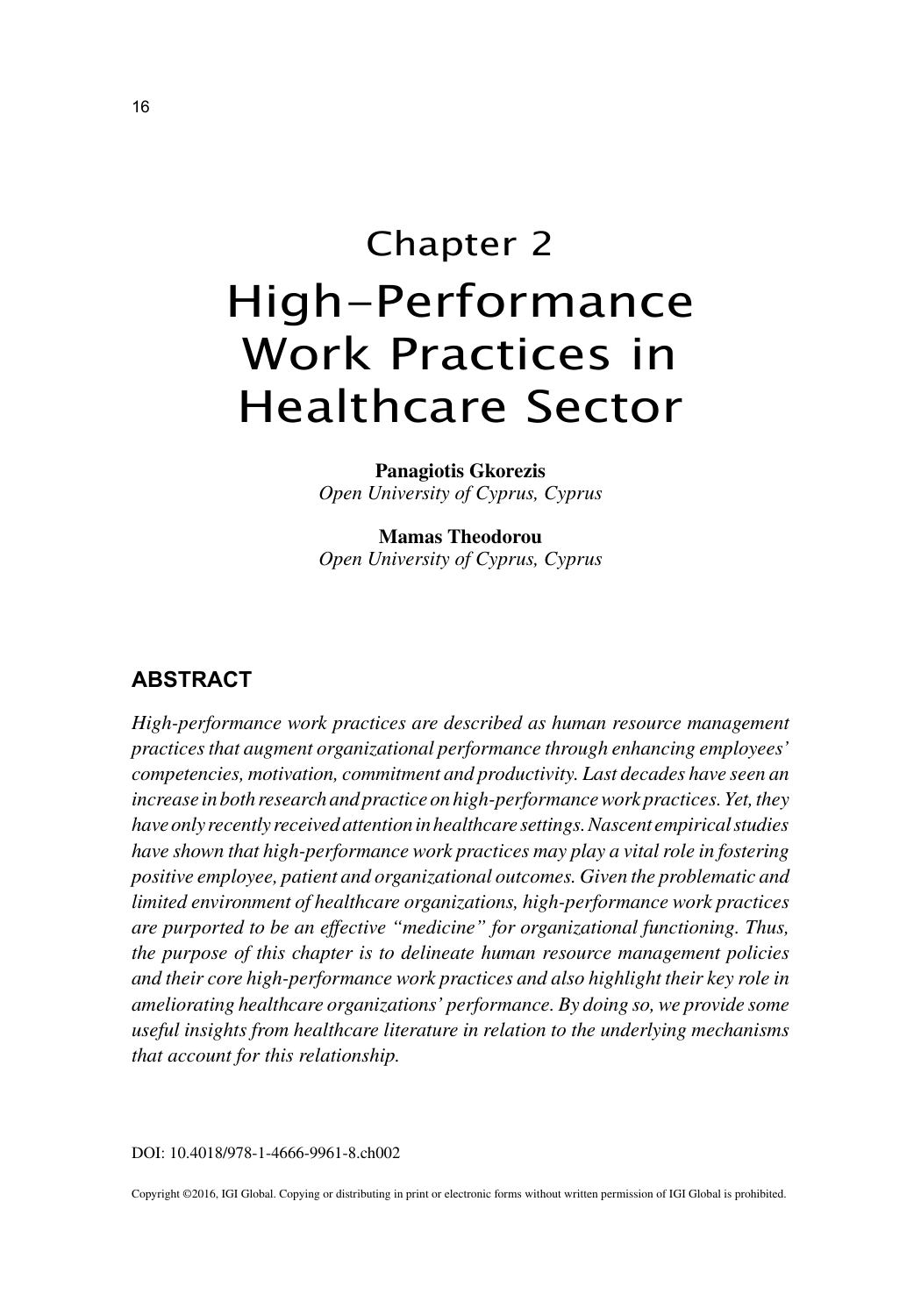## **INTRODUCTION**

Contemporary business environment has become increasingly complex, turbulent, and competitive. As a result, organizational survival and prosperity is highly dependent on the effective utilization of potential resources. One of the most valuable resources of each organization relates to its human resources. For this reason, the past decades have witnessed a wide interest in human resource management and their policies and practices. One of the central tenets of human resource management concerns the fundamental role of employee emotions, attitudes and behaviors in enhancing organizational performance. The basic idea behind this ideology is that human resources comprise a source of competitive advantage (Barney, 1991; Wright & McMahan, 1992) and thus it is of utmost importance for organizations to develop and implement such bundles of contemporary human resource management practices that will increase employee performance and, in turn, will lead to higher levels of organizational performance. In the extant literature these practices are often called as high-performance work practices (HPWPs).

Not surprisingly, the vital role of such practices in fostering important outcomes also applies to healthcare organizations. Healthcare organizations have to cope with intensive competition, high operational costs, and limited resources. Even more, they are knowledge-intensive organizations with different professional groups which must be effectively coordinated. In light of these challenges, healthcare organizations strive to minimize costs and maximize effectiveness and service quality. In this pursuit, HPWPs constitute a useful tool for enabling healthcare organizations to achieve their goals.

Oddly, the related literature lacks of substantial theoretical and empirical studies that will point to the effectiveness of such practices. Therefore, the aim of the present chapter is twofold: first, to describe human resource management policies along with some key HPWPs and second, to provide a review of extant empirical evidence regarding the effect of HPWPs on employee and organizational outcomes in the healthcare industry.

## **HUMAN RESOURCE MANAGEMENT AND HIGH PERFORMANCE WORK PRACTICES**

Human resource management constitutes a contemporary approach to managing people. Despite the burgeoning interest in human resource management from both academics and practitioners, the literature lacks a universally agreed definition.